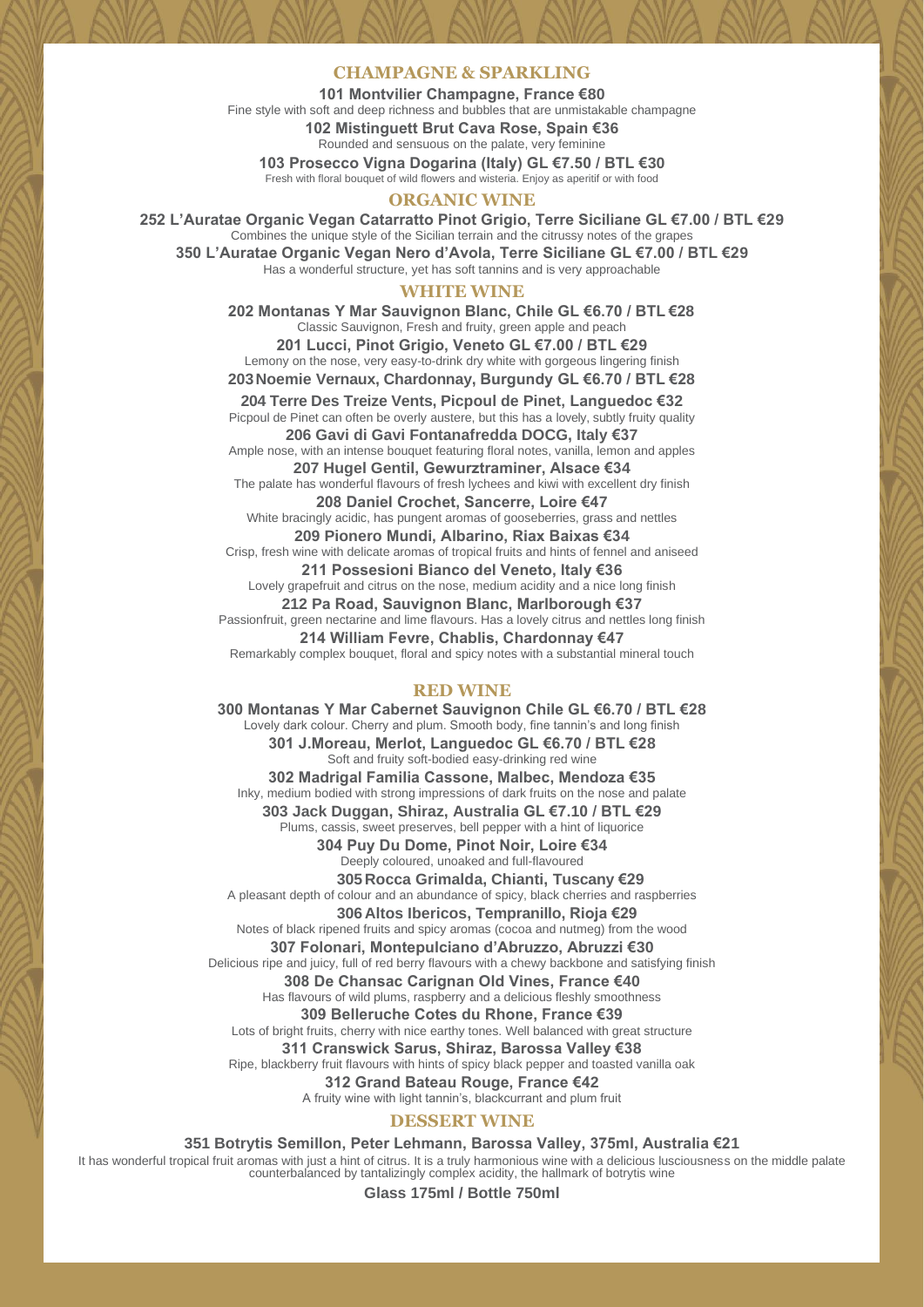# **COCKTAIL MENU**

### **COSMOPOLITAN €10**

The Cosmopolitan or "Cosmo" is a sweet combination of vodka, citrus and cranberry flavours

#### **MOJITO €10**

The Mojito is a traditional Cuban drink known to Americans as a favourite of Ernest Hemingway, made with Bacardi Carta Blanca rum, sugar syrup, mint leaves and limes

#### **PINA COLADA €10**

A rum drink originating in Puerto Rico made on Bacardi Carta Blanca rum, coconut milk and pineapple juice

# **BELLINI €10**

This Venetian classic is a mixture of sparkling wine and peach nectar

# **NEGRONI €10**

Dry and zingy, Negroni is a classic pre-dinner aperitif made of equal parts Bombay Sapphire gin, Martini Rosso and Campari

#### **STRAWBERRY DAIQUIRI €12**

A blend of strawberries, lime juice and sugar syrup, perfectly balanced with Bacardi Carta Blanca rum

# **WOO WOO €10**

A delicious concoction of sour lime juice, crisp cranberry juice and sweet peach schnapps with vodka

# **WATERMELON FIZZ €9**

Sparkling wine with watermelon liqueur

# **BRAMBLE €10**

A fantastically fruity cocktail with a delicately balanced flavour; a combination of Bombay Gin, lime juice and the black raspberry liqueur Chambord

# **ESPRESSO MARTINI €12**

Vodka shaken with fresh espresso coffee, coffee liqueur and a touch of sugar; it's as good after dinner as it is as a short, sharp pick-me-up

# **PORN STAR MARTINI €12**

Passion fruit flavoured cocktail made with vanilla flavoured vodka, Passoa, passion fruit juice and lime juice

#### **SEX ON THE BEACH €12**

Sweet combo of peach combined with orange and cranberry for a zingy twist

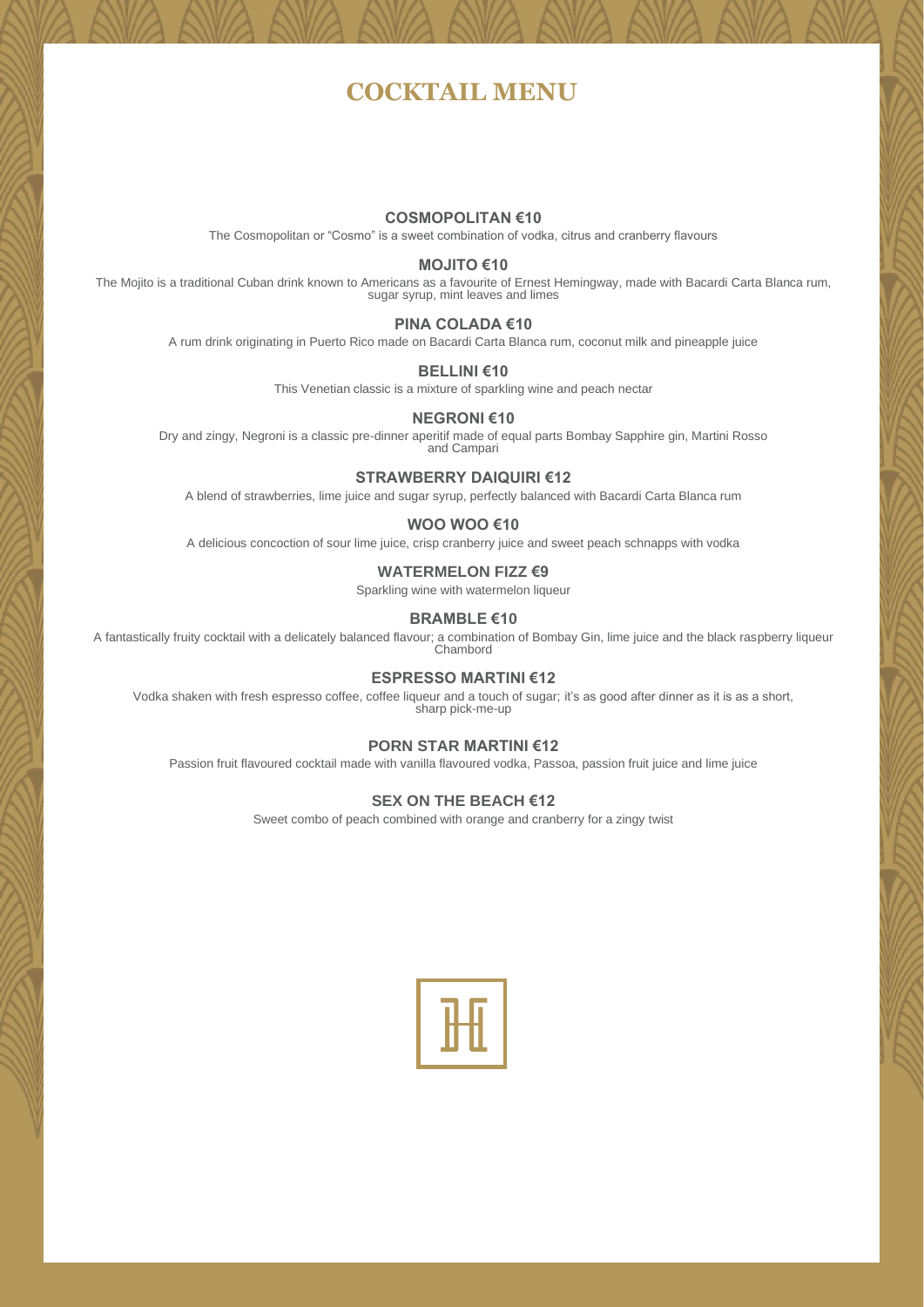# **DRINKS MENU**

# **IRISH WHISKEY**

## **Paddy ABV 40% €5.10**

Delightful whiskey was named after a gregarious sales representative for Cork Distilleries Company called Paddy Flaherty. On the nose it's fresh and lively, aromatic - a complex interplay of nutty maltiness, woodland fragrances and spice, with hints of honey and vanilla. On the palate it's mild, soft, a distinctive mellow maltiness, a touch of sweet oil, spiciness.

#### **Powers Gold Label ABV 40% €5.10**

Powers is a great example of how tradition and craftsmanship can meet innovation. While staying true to its traditional style of Irish pot still whiskey, Powers found new ways to bring the best to its customers. Powers Gold Label is approximately 70% pot still, providing the backbone of the flavour along with honeyed, spicy notes and a lingering sweet and sour finish.

#### **Jameson ABV 40% €5.20**

Triple distilled from the finest Irish barley and pure spring water and then matured in oak casks, Jameson Irish Whiskey carries the hallmark of quality, which has made it the best-selling Irish whiskey around the world.

#### **Tullamore Dew Original ABV 40% €5.20**

The early floral yet biscuit flavour reflects the grain whiskey, while the soft spicy notes can be attributed to the pot still whiskey in the blend. The citrus flavour is complemented by the malt. Finally notice the nutty or even marzipan note combined with distinctive vanilla in the finish – imparted by the sherry and bourbon casks used in maturation.

#### **Bushmills Original ABV 40% €5.20**

Bushmills Original Irish Whiskey is a blend of triple distilled malt 6 to 7 year old whiskey and a lighter grain whiskey matured in bourbon and sherry casks. You'll notice it's rich, smooth warming taste almost instantly.

#### **Bushmills Black ABV 40% €6.20**

Black Bush combines a uniquely high proportion of malt whiskey matured in former Oloroso Sherry casks with a sweet, batch-

distilled grain whiskey. This unique recipe gives Black Bush its rich fruity notes and deep intense character, balanced by a definite smoothness producing one of the smoothest drams around.

#### **Jameson Crested Whiskey ABV 40% €6.45**

On the nose there is an enormous pot still presence softened by a hint of sherry and a sprinkling of ginger. To taste it's the perfect balance of sherry, malt and oak with a pot still backbone. Warming spiciness with hints of cocoa and a lingering spice.

#### **Jameson Caskmates ABV 40% €6.70**

What happens when Jameson Original is aged in oak casks that have been seasoned with craft Irish stout? The answer lies in this limited release Jameson Caskmates.

### **Kilbeggan 8 Year Old ABV 40% €6.70**

Kilbeggan is a light and soft single grain whiskey that is made from white corn at the Cooley Distillery in County Louth. This used to be known as Greenore and is very popular with drinkers looking for something easy going, delicate and smooth. Produced in a modern column still rather than a traditional pot still producing a smoother taste profile. It is matured for 8 years in ex-bourbon casks in the 250 year old warehouses. Sweet, smooth vanilla and almond and maple with the return of these tropical fruits. A long sweet warming finish with a little spiced oak character.

# **Connemara Peated Single Malt ABV 40% €6.70**

Connemara is rare amongst Irish whiskey, its hook being the smokiness associated with the malts produced by our neighbours, Scotland. It's a lovely malty whiskey with Cooley's signature honey and pear notes as well as a beautiful waft of smoke. Since it was released in the late 1990s, it has won over many fans of peated Scotch whiskies such as Laphroaig and Ardbeg. Yet Connemara still has a definite Irishcharacter.

### **Green Spot Whiskey ABV 40% €8.10**

This Single Pot Still Whiskey aged between 7 and 9 years combines both malted and unmalted barley with 25% aged in sherry cask. Originally distilled for wine importers Mitchells in 1887, who would fill their empty wine barrels at the Jameson Distillery with new make pot still spirit and mature them in their own cellar.

# **Writers Tears ABV 40% €8.10**

Writers Tears is a light, sweet Irish whiskey made using a mix of single pot still and single malt whiskies, resulting in oodles of honey and fruity notes. Wonderfully easy to drink, it would make for a great introduction to Irish whiskey for folks new to the spirit. No writers were harmed in the making of this whiskey.

#### **Redbreast 12 Year Old ABV 40% €9.10**

On the nose it's a mature fruit bowl (pears, brown bananas and strawberries), vanilla and cloves. On the palate it has a thick texture, floral and creamy with burnt ginger cake. Overall, it's rich and complex but still easy-drinking.

### **Redbreast 15 Year Old ABV 40% €13.40**

A beautiful, pure, single pot still whiskey, Redbreast 15 Year Old is all about seductive soft fruit and hard barley. A little earthier than its 12 Year Old counterpart, it's rich, thick and sweet, with lots of flavour and complexity.

#### **Midleton Very Rare ABV 40% €18**

Aged between 12 and 25 years and matured exclusively in seasoned Bourbon barrels. Each bottle carries its own individual number and the signature of Barry Crockett, Midleton's master distiller. The individual nature of the selection process for each vintage of Midleton Very Rare means that each year's vintage provides its own character. Midleton is lovely spicy whiskey, with apricot, mango and underlying hints of peppered oak finish.

#### **Irishman ABV 40% Co. Carlow €5.70**

FOUNDERS is a blend of two styles, 70% Single Malt and 30% Single Pot Still.

#### **Single Malt €8.60**

This classic Irish Malt is one of only a handful of Irish triple distilled single malts on the market.

#### **12 Year Old €13.10**

A timeless Irish Malt which is matured in first fill, flame charred

Bourbon barrels 

# **VODKA**

**Smirnoff €5.10 Kettle One €5.70 Ballykeefe €7.90 Grey Goose €9.10 Belvedere €9.50**

## **SCOTCH WHISKY**

**Teachers €5.20 Black & White €5.20 Johnnie Walker Black Label €7.10 Laphroaig 10 Years €8.10 Dalmore 12 Years €8.10 Bowmore 12 Years €8.10**

### **RUM**

**Captain Morgan's €5.20 Bacardi Carta Blanca €5.20 Bacardi Oakheart €5.40 Havana Club 5 Years €6.60 Kraken Black Rum €7.90**

#### **LIQUEUR**

**Southern Comfort €5.10 Grand Marnier €5.10 Sambuca €5.10 Irish Mist €5.10 Tia Maria €5.10 Baileys €5.10 Benedictine €5.10 Campari €4.60 Creme de Menthe €4.60 Cointreau €5.70 Port €5.00 Galliano €5.10 Pernod €4.70 Benedictine €5.10 Jagermeister €5.10 Peach Schnapps €4.60 Tequila €5.10**